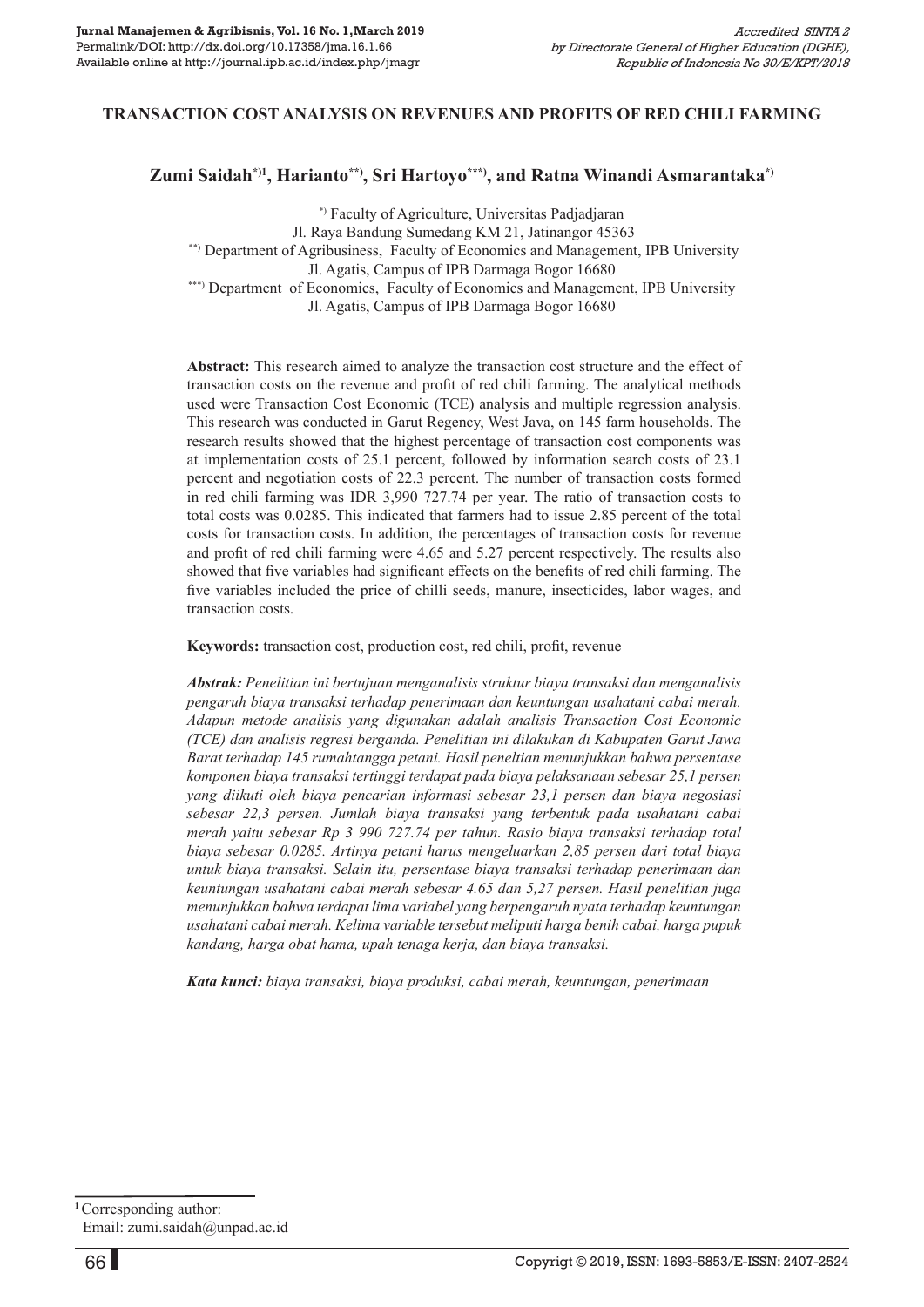## **Introduction**

Horticulture is the second largest agricultural subsector after food crops with an estimated involvement of 9.3 million farmers, or around 23% of the total 41.5 million farmers in Indonesia. Based on the percentage of vegetable production in Indonesia, there are 5 (five) types of vegetable crops contributing the largest production to the total national vegetable production; i.e. cabbage (12.05%), potatoes (11.31%), shallots (10 , 35%), large chili (9.02%) and tomatoes (7.69%), while 20 other types of vegetables have less than seven% of production (Director General of Horticulture 2015). One horticultural commodity that has high economic commodity value and a strategic role in the structure of the national economy is the commodity of red chili (Saptana et al. 2012).

Red chili (Capsicum anunum L) is the second largest type of horticulture plant cultivated by farm households after cayenne pepper. Demand for red chili tends to be constant, only at certain times the demand will increase by 10-20%, while supply is seasonal (Yanuarti and Afsari, 2016). The price of red chili is very fluctuating reflected by the large numbers of supply and demand (Saptana, 2010). Commodity prices for red chilli and shallots tend to fluctuate and have a high margin level which results in inefficient established prices (Suwarsinah et al. 2018).

According to Nurhayanti (2017), the supply of red chili commodity is still largely dependent on the amount of chili produced, while the amount of chili production is largely determined by harvest areas and land productivity. This is in line with the findings of Pusdatin (2017) stating that chili production in Indonesia over the past five years (2012–2016) has a rising trend with a growth rate of 5.82% per year. The increase in the national chili production was influenced by an increase in harvested area which increased by 1.63% per year and productivity with a growth rate of 4.26% per year.

As we have seen, farmers are interested in planting red chili because of the high economic potential compared to other vegetable crops. The economic value of red chili commodity is reflected in the amount of red chili productivity per hectare reaching around 20 tons/ha (Syukur et al. 2015). Nonetheless, the magnitude of this productivity is often not achieved due to cultivation methods that have not been optimal, changes in weather, and pest and disease attacks. If the average production

rate of red chili production is IDR15 tons/ha and the farmer's selling price is IDR30,000/kg, the amount of IDR450 million/ha/season will be obtained making this commodity one of the most prospective commodities to improve the welfare of farmers (Setiawati et al. 2017). To date, there are still farmers who have not been able to enjoy these benefits because of the large production costs and transaction costs faced by farmers who grow red chili. In running farming activities, in addition to calculating production costs, there are other types of costs that should also be calculated by farmers. When farmers conduct a transaction, there will be a transfer of goods/services from one party to another, both in terms of providing input and in selling output. This transaction activity raises transaction costs. For small farms, the total costs incurred by farmers are assumed to be not wholly calculated as they encounter difficulties in identifying the costs. Farmers frequently perceive the costs to be normal, and the need to take the costs into an account is unnecessary. The costs which are not calculated are assumed to be transaction costs. Even though the transaction costs are difficult to identify, the presence of these transaction costs will increase farming costs indirectly and also determine the net income received by farmers.

Various studies have tried to show how transaction costs can influence a farm's income. The results of research conducted by Sultan and Rachmina (2014) showed that the transaction costs will make the funding allocation increase. However, this can contribute to business improvement as the transaction costs are identified, the business profits can also be controlled properly.

Research on transaction costs in the scale of farming was carried out by Hadidjah (2012) stating that transaction costs affect farm households in making decisions of production, labor allocation, and consumption. On the other hand, Sultan and Rachmina (2014) also examined transaction costs related to the benefits of soybean farming. The results showed that transaction costs have a negative and significant effect on the benefits of soybean farming.

Transaction costs were conceptually introduced by Coase (1937) explaining that transaction costs are the costs of using the price mechanism. Furthermore, Coase (1960) also emphasizes that transaction costs are the costs of conducting transactions in open markets in which the costs are very diverse and ubiquitous. At the micro-level, transaction costs can be seen as something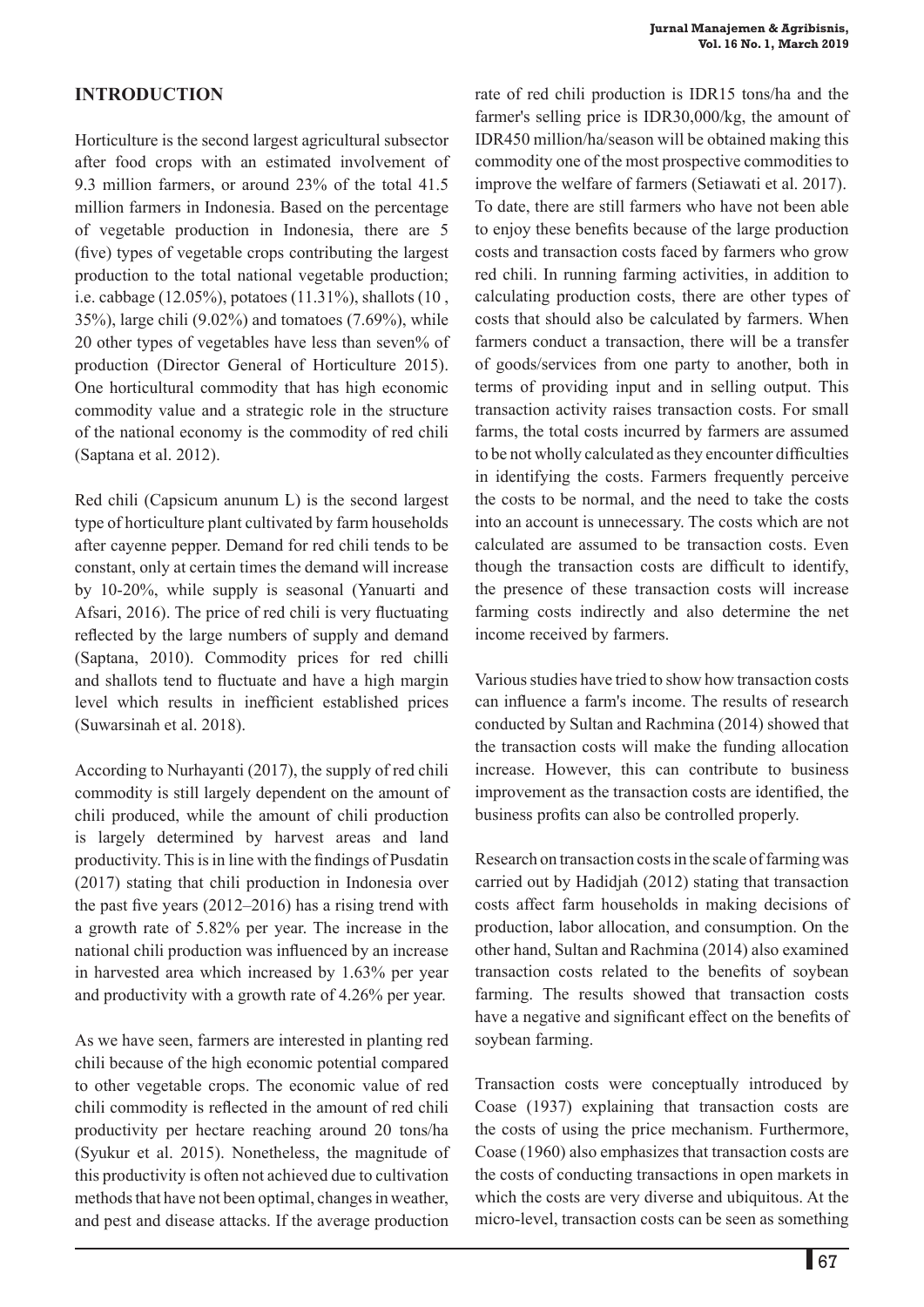All resources used in transactions will be aggregated into transaction cost economics (TCE). These transaction costs are still difficult to define depending on the case. In this research, the transaction costs in question are costs incurred in making a transaction, yet not directly related to the production process. The costs are not only in the form of nominal, but can also be not nominal in value. Transaction costs can be measured based on market value (Wang, 2003) and non-market value (De Soto, 1989). Non-market transaction costs can be in the form of resources spent in waiting conditions, activities to obtain business permits, distance, road conditions, etc.

The transaction costs can increase the total costs incurred in farming activity. The high and low transaction costs, incurred by farm households producing red chili as a result of transaction costs, will result in differences in prices received by consumers and prices received by producers. As mentioned earlier, transaction costs of raising the effective prices paid by buyers and lowering prices are effectively accepted by good sellers, creating a price band where some parties do not earn profits either by selling or by buying it (Key et al. 2000). In other words, the total costs incurred during the farming process do not include transaction costs. While it is known that total costs will affect the net income of farming, the level of income that could have been higher could not be realized because of the presence of transaction costs.

Based on this problem, the objectives of this research were (1) to analyze the structure of transaction costs on red chili farming; and (2) to analyze the variables which could affect the benefits of red chili farming.

This research conducted a survey and direct observation to obtain primary data, with existing scope and limitations. This research was only carried out at the level of farm household (producers) who planted red chili commodity in Garut Regency, West Java. The types of transaction costs analyzed in this research were only costs incurred in the process of farming (input) to harvest (selling decisions). This research has not analyzed further the tracing of transaction costs in marketing red chili starting from traders to consumers.

# **Methods**

The research was conducted in Garut Regency, West Java. The research location was chosen purposively with the consideration that the area is one of the largest centers of red chili production in Indonesia. In addition, Garut Regency also had the highest share in producing red chili by contributing 34.74% of total production in West Java or 6.45% of total national production (DPTH, 2015). This research was conducted from July to September 2017.

The type of data used was cross section data of 2017. The primary data were obtained by conducting in-depth interviews with the farm households who planted red chili. This research was also supported by secondary data obtained from the Central Statistics Agency, Ministry of Agriculture, journals, and other publication documents.

The data collection technique (research samples) was carried out by multistage purposive sampling. First, the selection of research areas was conducted i.e. West Java Province and Garut Regency as the research location. Second, the selected sub-district was determined based on the largest red chili production in Garut. Third, villages were selected based on the production of red chili. Fourth, respondents were selected randomly in which two sub-districts were selected, Cisurupan and Cikajang, with 145 respondents of farmers.

The data analysis technique in this study was carried out in accordance with the research objectives. Williamson (2000) stated that the transaction cost analysis unit is the transaction itself. Transaction costs cannot be calculated directly but are estimated using various approaches (proxy) (Gabre-Madhin, 2005) in which each component of transaction costs faced by farm households is not always the same. In managing red chili farming, transaction costs faced by farmers can be analyzed by calculating the total transaction costs (τrC), using the following equation:

$$
\tau rCj = \sum Z_{ij}
$$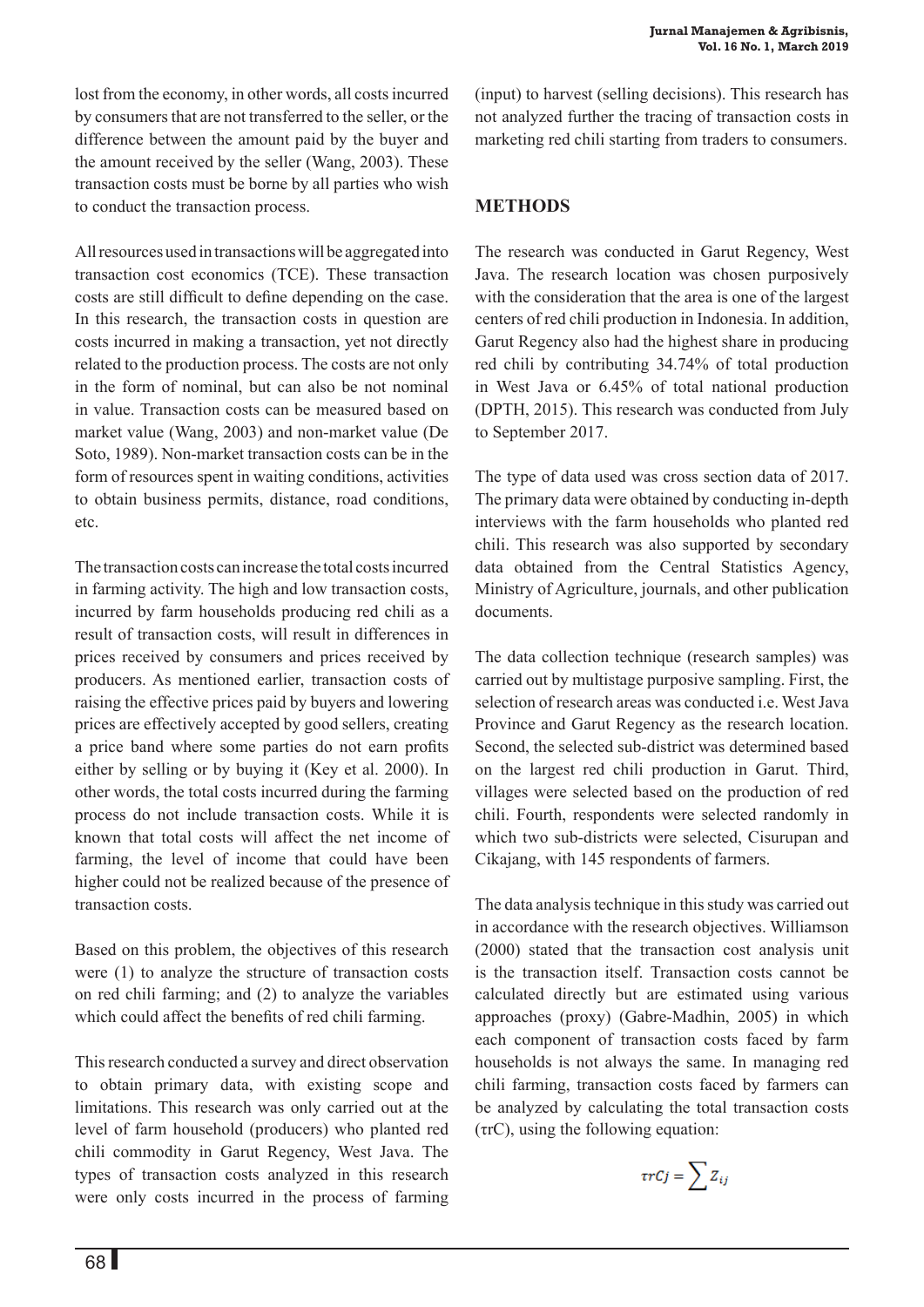The ratio of each component of transaction costs to total transaction costs (z) was calculated using the following formula:

$$
zij = \frac{Zij}{\tau rCj} \, ; \qquad \qquad \sum Zij = 1
$$

The economic efficiency level of farm household can be seen from the ratio of transaction costs to farmer's income. The ratio of transaction costs to farm household income can be calculated using the formula:

$$
\frac{z_j}{y_j} = \frac{\tau r C_j}{B_j}
$$

To determine the proportion of transaction costs on the overall costs incurred by farm households in production activities, the proportion of transaction costs on total costs was calculated (the sum of production costs and transaction costs) using the following formula:

$$
rtc_j = \frac{\tau rC_j}{(\tau C_j + \tau rC_j)}
$$

in which:  $\tau rC$ j = Total transaction cost (IDR/year), zij = Transaction cost components (IDR/year),  $B_j$  = Revenue (IDR/year),  $\text{rtc}_j = \text{Ratio of transaction cost to total cost}$ ,  $\tau C_j$  = Total production cost (IDR/year)

The data were analysed to examine the factors that affected the profits of red chili farming by profit function analysis normalized by the unit output price of the Cobb-Douglas profit function (UOP-CDPF). The benefits of red chili farming (PROFC) were presumably affected by normalized chili seed prices (IHBC), manure costs (IHPPK), insecticide prices (IHOBT), normalized labor wages (IUTK), NPK fertilizer prices (IHNPK), and transaction costs (BTC). This analysis was useful to examine the factors that affected the benefits of red chili farming as follows:

$$
LnPROFC = \beta_0 + \beta_1 HBC + \beta_2 HPPK + \beta_3 HODT + \beta_4 IUTK + \beta_5 HNPK + \beta_6 BTC + \mu_i
$$

in which:  $\beta_0$  = intercept/Constanta,  $\beta_1$ .... $\beta_6$  = Regression coefficient for each independent variable,  $\mu_i$  = error term.

Based on the theoretical and operational exemplifications, the hypotheses of this research were: (1) transaction costs on red chili farming which covered the costs of information search, implementation, sales intermediary, trading partner finding, and negotiation; (2) chili prices, manure costs, NPK fertilizer prices, labor costs, chili cultivation areas, education, and transaction costs were considered to have significant effects on the red chili farming benefits.

Transaction costs play an important role in farming activities. In various research results, transaction costs have been assumed in various different forms and meanings according to the research objectives. In general, different transaction costs are caused by differences in the resource allocation, limitations in processing information received (imperfect information), and also uncertainties. Farmers in small and medium scale often faces difficulty or incapability to distinguish costs incurred in their farming.

Farmers usually only calculate production costs without taking into account other costs beyond production costs, while there are transaction costs that must also be noticed apart from the production costs. The transaction costs can increase the total costs incurred in farming. According to Matungul et al. (2006), the high costs incurred in farming activities will result in differences in prices received by producers (input market) from prices received by consumers (output market). Therefore, the calculation of transaction costs is important for farmers, so that they can reduce existing costs andincrease the revenue that should be received. The amount of transaction costs will affect farmers' income which can be seen through the ratio of transaction costs to revenues. The number of this ratio determines the economic efficiency level of red chili farming in terms of transaction costs. Research framework in Figure 1.

## **Results**

## **The Structure of Transaction Cost on Red Chili Farming**

In conducting transactions, farmers do not only take into account the costs spent on producing items or services but also have to consider the amount of money to spend to conduct the transaction. Transaction costs include not only the transaction costs but also the costs of reorganizing household labours and other resources to be able to access the market (Makhmura et al. 2001). The types of transaction costs in this research consisted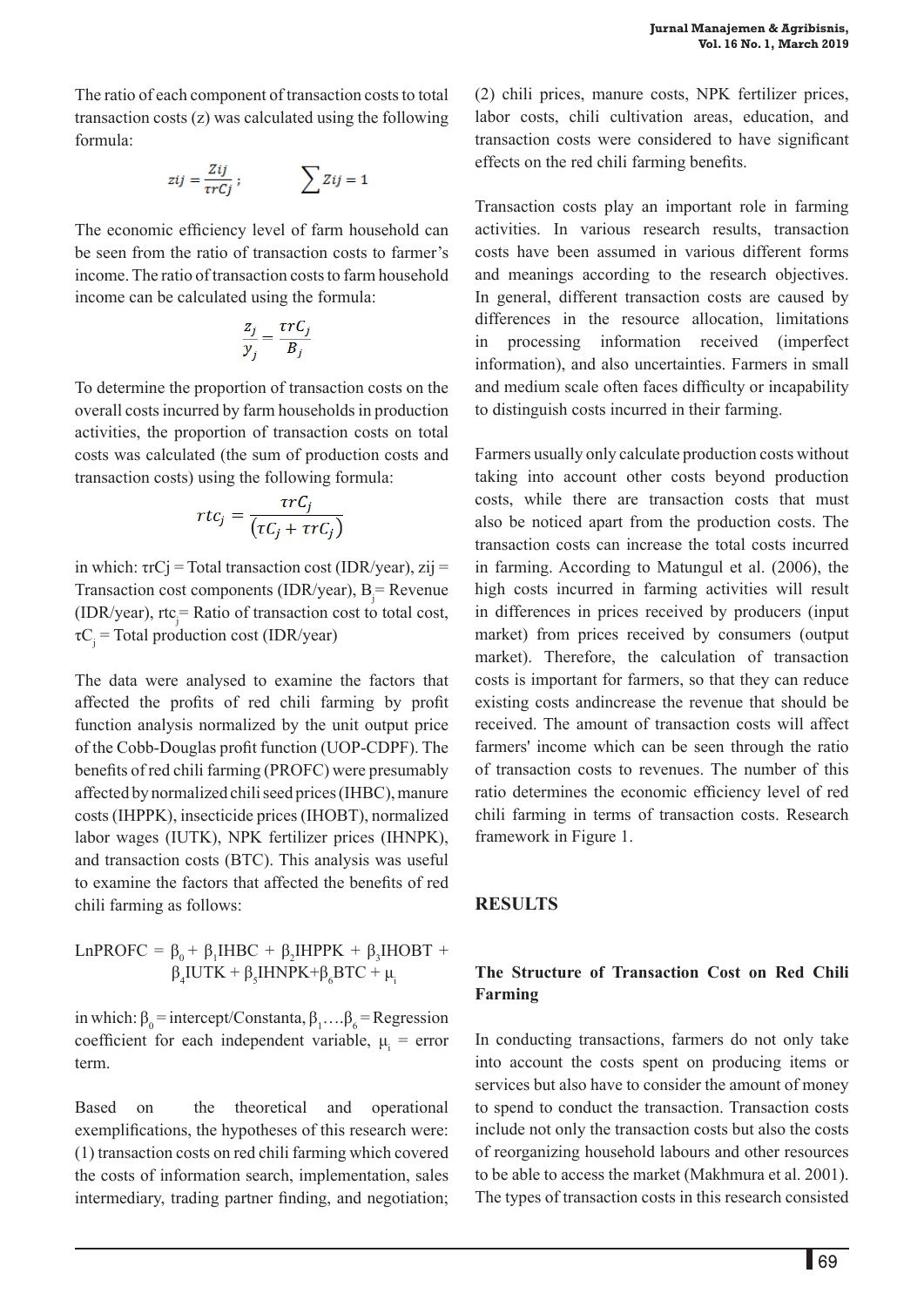of fixed transaction costs and transaction cost variable arising as a result of exchanging property rights (Key et al. 2000 and Makhura et al. 2001).

Each farm household would face different transaction cost structures caused by differences in the farming scale managed by farm households as shown in Table 1. Based on the results of previous studies, there are several classifications of transaction costs. Transaction costs in this research consisted of: (1) information search costs; (2) implementations costs, (3) trading partner searching costs; (4) sales intermediary costs; (5) negotiation costs. These were presented in the types of transaction costs and transaction cost components in red chili farming in Garut Regency, West Java.

The search cost covers costs incurred to obtain information on business interests or profits or losses of an exchange/transaction (North and Thomas, 1973; Baye, 2010). Implementation cost includes a transaction or costs incurred for each activity conducted (North & Thomas, 1973; Moss, 2013). The cost of finding a trading partner incurred to look for trading partners and to reduce existing risks so that farmers can avoid losses. Sales intermediary costs incurred for marketing agricultural products. Negotiation costs incurred when negotiating with others who are potential to work together (Williamson, 1989; Hobbs, 1997; Baye, 2010).

Table 2 highlighted that the transaction cost component in financing red chili farming with the highest percentage is the implementation cost. This cost consists of red chili seedling production (complong), arranging capital loans, labor costs, transportation costs for purchasing output, and fertilizer delivery costs.

The information search cost is the second highest transaction cost component issued by red chili farm households. This search cost is issued to find, obtain, and use knowledge (information) about resources. Discussions of strategies farmers must do in the use of inputs, production process, and output marketing push the farmers to pay to obtain this information. These costs include the cost of purchasing balance to search for information sources using the help of communication devices (mobile phones), and hearing costs which incurred to access all information without using tools.

Another component of transaction costs that is also included in transaction costs of red chili farming is the cost of negotiation. Negotiation cost is in the third highest percentage of 22.3% after implementation and information search costs. The amount of transaction costs at the negotiation costs is dominated by the costs incurred to maintain the land contract (land tax). This is also in line with the research of Sultan and Rachmina (2014) arguing that the large cost to maintain land contracts is the main factor determining the value of the transaction cost components.



Figure 1. Research framework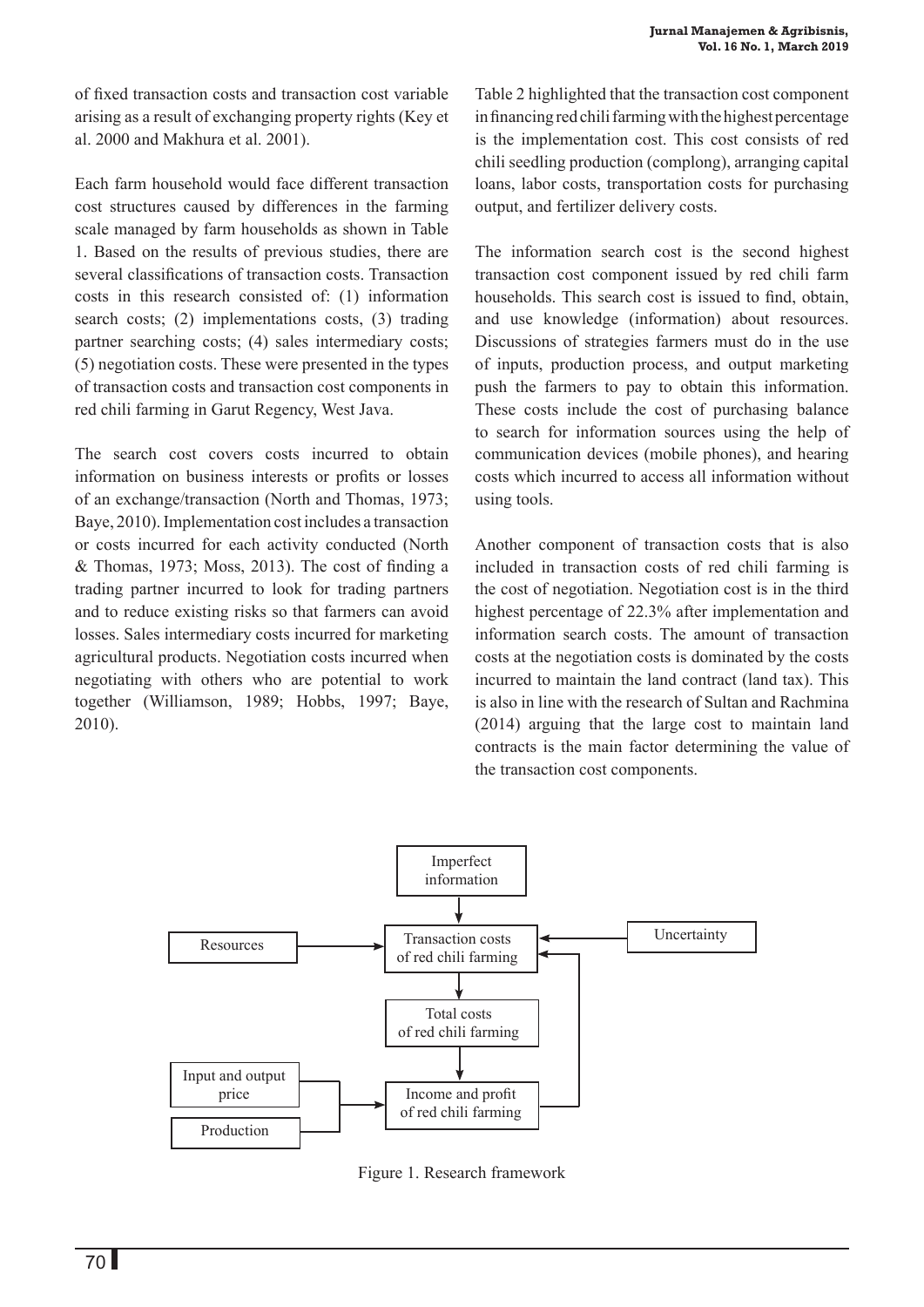Transaction Cost Types Transaction Cost Components Information Search Cost Phone balance cost Hearing Cost Implementation Cost Seedling production cost Loan processing cost Labour activity cost Input purchasing transport cost Fertilizer delivery cost Trading partner search cost Trading partner search cost Harvest delivery cost Sales intermediary cost Commission of sales intermediary cost The cost of chili damage risk avoidance Negotiation cost Cost to maintain contract (tax/land rent) Negotiation cost

Table 1. Transaction cost structure on red chili farming

Table 2. Transaction cost components on funding red chili farming

| <b>Transaction Cost Component</b> | Amount (IDR/year) | Percentage $(\% )$ |
|-----------------------------------|-------------------|--------------------|
| Information search cost           | 921,365.52        | 23.1               |
| Implementation cost               | 1,002,161.38      | 25.1               |
| Trading partner search cost       | 311,976.21        | 7.8                |
| Sales Intermediary Cost           | 863,672.90        | 21.6               |
| Negotiation cost                  | 891,551.74        | 22.3               |
| Total of transaction costs        | 3,990,727.74      | 100                |

Sales intermediary costs and and partner search costs have percentages of 21.6% and 7.8%. Both transaction costs are incurred in order to make decisions regarding the sales of agricultural products. Considering that red chili is a commodity that must be sold in fresh form and its condition is perishable, making the sales intermediary often imposes sales risks to farmers. Behavior or actions taken by farmers to avoid the sales risk are parts of transaction costs.

# **Ratio of Transaction Cost to the Revenue and Production Cost of Red Chili Farming**

Red chili commodity in Garut Regency faces fluctuating price risks. High price fluctuations cause fluctuations in revenue and profit of red chili farming obtained by farmers from the results of their farming activities. This non-conducive condition certainly results in an unstable profit obtained by farmers. High profit level is the main attraction for farmers to plant red chili. Interest in growing red chili can be assessed from the amount of farms' income received. High income can be obtained by seeking the maximum revenue from farming with the lowest production costs.

Revenue of red chili farming can be seen in Table 3. Revenue is the multiplication of production obtained by the selling product price. Gross revenue or income is the overall production value before being deducted by production costs. Net income (profit) of farming is the difference between revenue and total costs. The profit of red chili farming is obtained after being reduced by the total farming costs of IDR75,721,231.09. After the total cost and profit of farming is identified, the ratio of transaction costs to farming costs and also to farming profit will be obtained.

As explained above, the transaction costs in this research consisted of information searchcosts, implementation costs, trading partner search costs, intermediary sales costs, and negotiation costs. This transaction costs arises due to the transfer of property rights. Transaction costs represent costs for land, labor, capital, and entrepreneurial skills needed to transfer property rights from one party to another. However, if transaction costs are at a minimal level, property rights are unimportant to the general concept of efficiency because property rights can be adjusted and changed voluntarily to encourage an increase in the production process.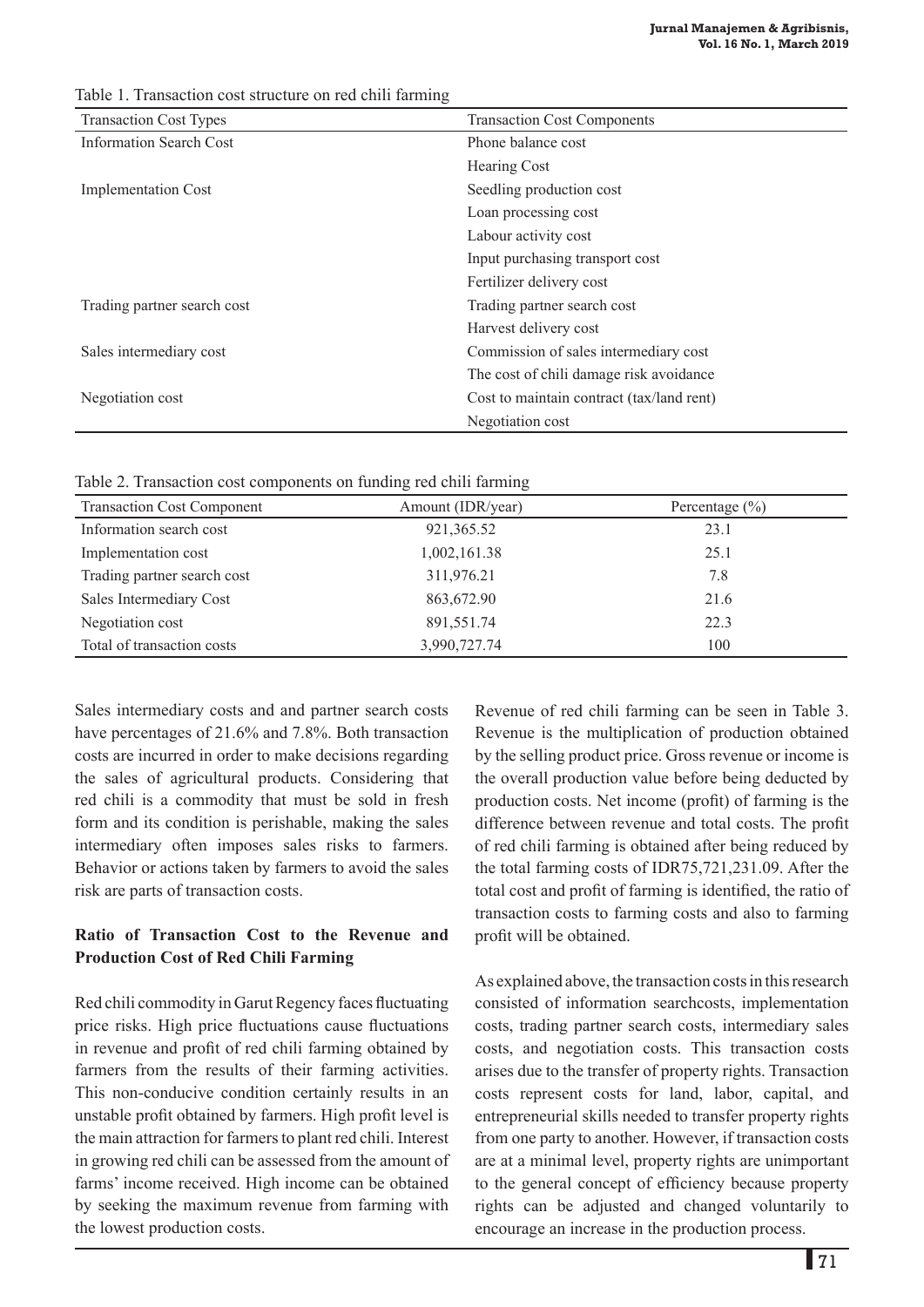Transaction costs analyzed in this research were aggregated transaction costs from the economy in which the total cost incurred by farmers in production activities was the accumulation of production costs and transaction costs. Table 4 shows that the average total cost incurred by farmers was IDR14,020,252.27 per year. When the ratio of transaction costs to total costs incurred in production activities is calculated, the value ratio of 0.0285 will be obtained. This value indicates that the proportion of transaction costs incurred by farmers in red chili farming production activities is 2.85% of the total cost. The greater the ratio value of the transaction costs to total costs, the more inefficient the production process of red chili farming (Saidah, 2018).

Based on this explanation, the presence of a transaction cost component in red chili farming will result in an increase in total costs (Saidah, 2018). The smaller the transaction costs that can be reduced, the smaller the total cost will be. This certainly will also affect the selling price of fresh red chili at the farm level so that there is a connection between transaction costs and red chili prices and efforts to improve farmers' welfare.

In addition to the ratio of transaction costs to total costs, the ratio of transaction costs to farm revenue and profit can also be calculated as shown in Table 5 below. In farming activities, farmers will usually take into account and compare revenue and cost in which the higher the ratio, the more profitable the farming. Basically, farmers are not only interested in increasing their production but also in increasing their income from farming. The amount of farmers' income from red chili farming is affected by the large production and selling price of red chili. The greater the production produced, the higher the selling price received by farmers; then, the income obtained is also higher, and vice versa.

Transaction costs can also be a factor that affects farming profits as Martin et al. (2010) argued that transaction costs give rise to uncertainty. The amounts of transaction costs for the revenue and profit of red chili farming are 4.65 and 5.27, respectively. These values indicate that the proportions of transaction costs to the revenue and profit of red chili farming is respectively 4.65% and 5.27% of the total cost. The greater the ratio of transaction costs to farm revenue and profit, the more reduced the revenue and profit obtained from red chili farming. The amount of transaction costs generated from the ratio highlighted ignorance and inability of farmers to identify transaction costs included in red chili farming.

## **The Effect of Transaction Cost on the Profit of Red Chili Farming**

Based on the results of variance analysis by using OLS (Ordinary Least Square) method, the profit model on red chili farming is shown in Table 6. The numbers of observations in multiple regression analysis were 145 samples. The value of F (11,131) by 11.65 indicated that the number of variables tested was 11 pieces, and the number of observations minus the number of variables equalled to 131 with an F value of 11.65. The probability value > F of 0.0000 smaller than  $\alpha$  ( $\alpha$ =5%) showed that independent variables in the regression model were 62.86%, while the remaining 37.14% were influenced by other variables. Thus, it can be said that the overall model is good and can exemplify the red chili farming profit variables.

In general, there are 7 variables that have significant effects at the 5% level on the profits of red chili farming in Garut Regency; i.e. the prices of chili (HC), manure (IHPPK), NPK fertilizer (IHNPK), labor wage (IUTK), chili cultivation area (LC), education (EDU), and transaction costs. There is one variable that has a significant effect at the 10% level i.e. farming experience (EXP).

Table 3. Revenue average of red chili farming in garut regency

| Tuble 5. Revenue avenue of feu enin naturity in garactegency |              |               |  |  |  |
|--------------------------------------------------------------|--------------|---------------|--|--|--|
| Variable                                                     | Amount (IDR) | Total         |  |  |  |
| Red chili production (kg/year)                               | 7,131.55     |               |  |  |  |
| Red chili price (Rp/kg/year)                                 | 12,024.14    |               |  |  |  |
| Red Chili revenue (IDR/year)                                 |              | 85,750,755.62 |  |  |  |
| Production Cost (IDR/year)                                   |              | 10,029,524.53 |  |  |  |
| Farming Profit (IDR/year)                                    |              | 75,721,231.09 |  |  |  |
|                                                              |              |               |  |  |  |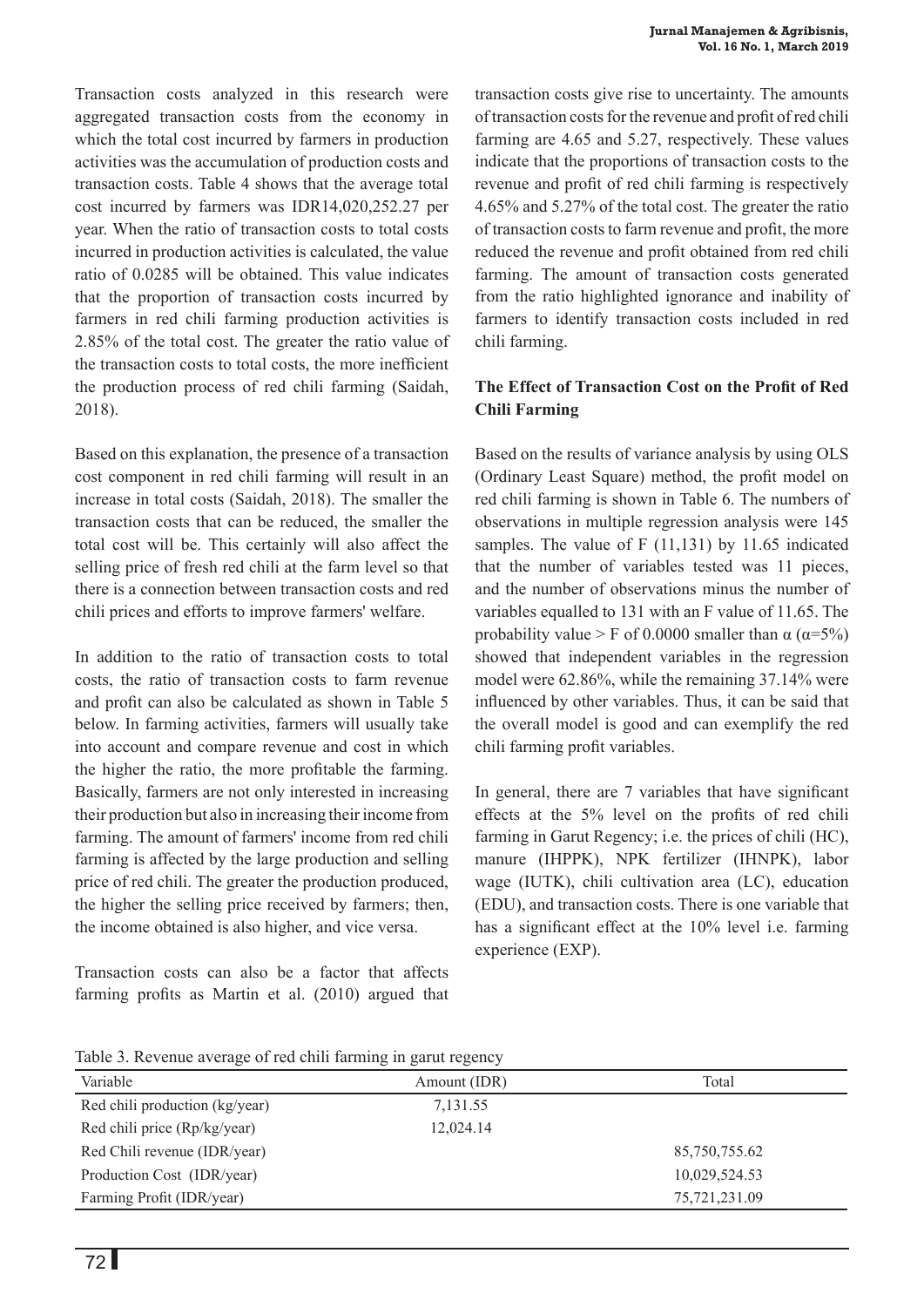Table 4. Transaction cost and total cost of red chili farming

| Component                                             | Total         |
|-------------------------------------------------------|---------------|
| Transaction Cost (IDR)                                | 3,990,727.74  |
| Production Cost (IDR)                                 | 10,029,524.53 |
| Total Cost = Transaction Cost + Production Cost (IDR) | 14,020,252.27 |
| Transaction Cost Percentage - Total Cost              | 2.85          |

Table 5. Percentages of transaction cost, revenue, and profit of red chili farming

| Components                                 | Total         | Percentage $(\% )$ |  |
|--------------------------------------------|---------------|--------------------|--|
| Transaction Cost (IDR/year)                | 3,990,727.74  |                    |  |
| Revenue (IDR/year)                         | 85,750,755.62 |                    |  |
| Profit (IDR/year)                          | 75,721,231.09 |                    |  |
| <b>Transaction Cost Percentage/Revenue</b> |               | 4.65               |  |
| Transaction Cost Percentage/Profit         |               | 5,27               |  |

Table 6. Results of parameter estimation of the profit equation of red chili farming

| Variable                     |                | Coefficient | <b>Standard Errors</b> | t-value   | P >  t |
|------------------------------|----------------|-------------|------------------------|-----------|--------|
| Chili price (IDR)            |                | $0.7072*$   | 0.1243                 | 5.69      | 0.000  |
| Manure price (IDR/kg)        |                | $-1.1433*$  | 0.1414                 | $-8.09$   | 0.000  |
| Insecticide price (IDR/lt)   |                | $-0.1979*$  | 0.8629                 | $-2.29$   | 0.023  |
| Labour wages (IDR/HOK)       |                | $0.7798*$   | 0.1022                 | 7.63      | 0.000  |
| NPK fertilizer cost (IDR/kg) |                | 0.0039      | 0.0067                 | 0.59      | 0.554  |
| Transaction cost (IDR/year)  |                | $-0.6810*$  | 0.0549                 | $-12.39$  | 0.000  |
| Constanta                    |                | 5.2541      | 0.7963                 | 6.60      | 0.000  |
|                              | Number of Obs. | 145         |                        | Prob > F  | 0.0000 |
|                              | F(6,138)       | 165.53      |                        | R-sguared | 0.8727 |

Note:  $* =$  Significant at 5 percent level

The variable price of chili (HC) has a positive and significant sign for the profits of red chili farming. This means that the higher the price of red chili earned by farmers, the higher the profits earned. The red chili selling price is an agricultural product that has no government intervention in its marketing flow so that the price depends on the market mechanism. The selling price of red chili at the level of farmers in Garut is very fluctuated. In certain conditions, the price of red chili can reach IDR90,000, and in other conditions, it can decrease by IDR3,000. These price fluctuations are caused by the unsustainable supply of red chili from production centers to markets.

The price of manure normalized with chili prices (IHPPK) has a negative sign indicating that if there is an increase in the price of manure, it will reduce the profitability of red chili farming. One way to increase the yield of red chili cultivation can be carried out through fertilizer application. Manure for red chili plants is useful for providing fertility and supplying nutrients to the soil so that the plants become fertile.

If farmers aim at maximum results, use of manure must be conducted at least 3 times; i.e. as a basic fertilizer before planting red chili after the plants are one month old, and when the plants start to flower and bear fruit. The decrease in the frequency of fertilization caused by the inability of farmers to buy fertilizers has resulted in a decrease in the production of red chili and will also indirectly reduce the profits received by farmers.

The variable of NPK fertilizer price (IHNPK) has a negative and significant sign for the profits of red chili farming, indicating that the increase in NPK fertilizer prices will reduce the profits of red chili farming. Fertilization in red-leaf plants can be conducted in 3 ways; i.e. casting, tugal, and foliar (leaf fertilizer), or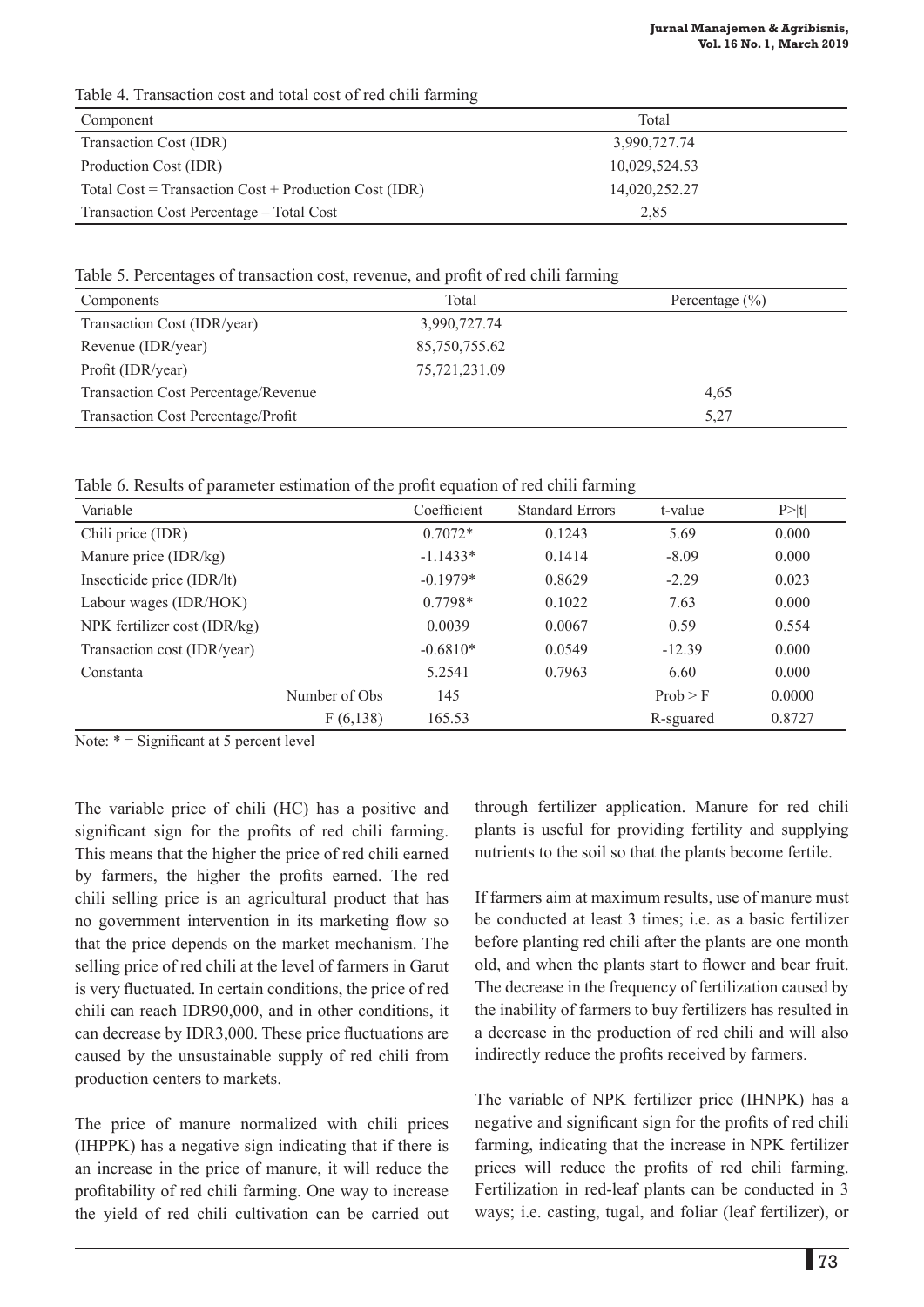a combination of the three. Fertilizer needs for red chili plants are conditional meaning that each phase of chili growth has different fertilizer needs. The fertilizer needs will increase along with the increasing growth phase.

The parameters of labor wages that have been normalized with chili prices (IUTK) have a positive and significant sign for the profits of red chili farming. This condition occurs because of the behavior of farm households with a tendency to recruit more workers, especially at harvest time. As the frequency of harvesting of red chili increases, the labor costs also increase, but the production yields obtained from the high frequency of chilli harvest can cover labor costs.

The variable of chili land cultivation area (LC) has a positive and significant sign for the profits of red chili farming. Variables of chili cultivation area positively marked can indicate that the wider areas cultivated by farmers, the higher the farmers' profits of red chili farming. This is in line with the results of Sultan's research (2015) stating that the greater the area of land owned by farmers, the higher the profits earned by farmers.

The education variable (EDU) has a positive and significant sign at the 5% level on the profits of red chili farming. Education can indirectly affect the mindset of farmers in which the higher the education level they have, the higher the motivation seen in farmers' behavior to achieve certain level of income (Kapale, 2012). The same goes for farming experience (EXP) in reference to the results of the research that the respondents had more than 10 years of experience on average. This should be an opportunity for farmers to further develop their creativity in running their farming activities in order to earn more income.

Transaction cost variable (BTC) has a negative and significant sign for the profits of red chili farming. This means that the higher transaction costs faced by farmers, the more reduced the profits of red chili farming.

## **Managerial Implications**

Based on the results of the research, it can be inferred that farmers have the ability to process and use available information, as a result, they face incomplete information and uncertainty. The behavior of farmers

who are unable to process information is a distinct advantage for opportunistic actors (traders) in their efforts to obtain dishonest profits in transaction activities. This trade-off practice will certainly cause transaction costs as a result of imperfect information, in which the amount of the transaction costs varies for each farmer. Therefore, to reduce existing transaction costs, the role of extension agents is needed through close relations within the community. In addition, the government must also pay more attention to the role of institutions such as cooperatives and farmer groups in reducing transaction costs that can also be done through improving facilities and services to farmers both in providing inputs and in marketing the harvests.

## **CONCLUSIONS AND RECOMMENDATIONS**

## **Conclusions**

The structure of transaction costs on red chili farming consists of information search costs, implementation costs, trading partner search costs, and negotiation costs. The highest component of transaction costs is the cost of finding a trading partner by 25.1% and the lowest transaction cost was the cost of finding a trading partner by 7.8%. Variables that significantly affected farms' profits were the prices of chili seeds, manure prices, prices of insecticides, labor wages, and transaction costs. Transaction cost is one factor that can reduce the profits of red chili farming.

## **Recommendations**

Transaction costs play a significant role in the decisions of farmers' household resource allocation where transaction costs in agriculture are related to three main things, namely contracts and property rights issues, organizations and institutional arrangements and market exchanges. The process of how resources are allocated and the role of transaction costs in an agricultural transaction, especially in farm household decisions, are engaged in market exchanges both in the input and output markets. One approach that can be used to explain transaction costs is to see through economic aspects in terms of institutions. The amounts of transaction costs on red chili farming can be reduced by redesigning the rules of the game on non-market institutions to protect the market from endless failure.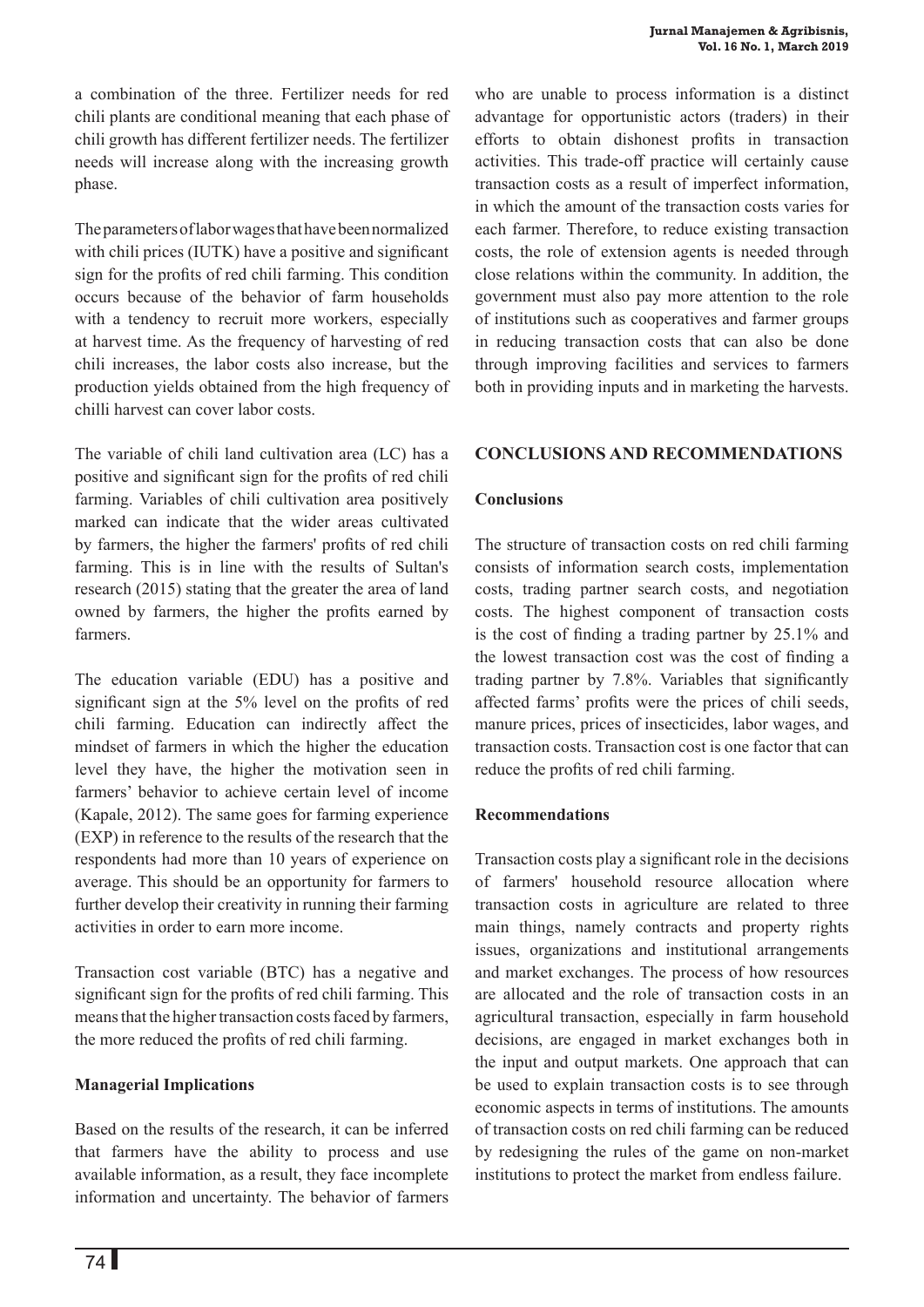#### **ACKNOWLEDGMENT**

Gratitude is expressed to the Ministry of Technology and Higher Education Research for providing scholarships while the author attended a doctoral program at the Bogor Agricultural University Graduate School, Doctoral Dissertation Grants in 2018, as well as Research Output Quality Improvement Workshop, Research Scholarship Dissertation Program, and Research Capacity Improvement Program 2018. The author also expressed gratitude to the Department of Social Economics and Agriculture, Faculty of Agriculture, Padjadjaran University, for giving the opportunity and trust to take a doctoral program at the Graduate School of the Bogor Agricultural University. In addition, gratitude was also served for the village officials who had given trust to carry out this research program so that this research could be completed properly.

#### **References**

- Coase R. 1937. The nature of firm. *Economica, New series* 4(16): 386-405. https://doi.org/10.1111/ j.1468-0335.1937.tb00002.x.
- Coase R. 1960. The problem of social cost. *Journal of Law and Economics* 3: 1–44. https://doi. org/10.1086/466560.
- [DTPH] Dinas Tanaman Pangan dan Hortikultura Kabupaten Garut. 2015. *Laporan Tahunan Dinas Tanaman Pangan dan Hortikultura Kabupaten Garut.* Garut: Dinas Tanaman Pangan dan Hortikultura Kabupaten Garut.
- Baye MR. 2010. Managerial Economics and Business strategy. New York:Mc Graw-Hill.
- De Soto H. 1989. *The Other Path: the Invisible Revolution in the Third World.* New York: Harper & Row.
- Gabre-Madhin, Eleni Z. 2005. The Role of Intermediaries in Enhancing Market Efficiency in the Eithiopian Grain Market. *Agriculural Economics* 25(2-3): 311–32. https://doi. org/10.1016/S0169-5150(01)00088-3.
- Hadidjah F. 2012. Analisis perilaku ekonomi rumahtangga petani usaha ternak sapi kelapa dalam menghadapi biaya transaksi di Kabupaten Bolaang Mongondow. *Jurnal Pengkajian dan Pengembangan teknologi Pertanian* 12(3).
- Hobbs JE. 1997. Measuring the importance of transaction costs in cattle marketing. *American*

*Journal of Agricultural Economics* 79(4): 1082– 1095. https://doi.org/10.2307/1244266.

- Kapale R. 2012. Factor-faktor yang mempengaruhi tingkat kemiskinan di Kota Ambon. *Jurnal Agrilan* 1(1): 101–115.
- Key N, Sadoulet E, de Janvry A. 2000. Transactions costs and agricultural household supply response. *American Journal of Agricultural Economics*  82(2): 245–59. https://doi.org/10.1111/0002- 9092.00022.
- Makhmura M. 2001. Overcoming transaction costs barriers to market participation of smallholder farmers in the Northern of South Africa [dissertation]. Pretoria: University of Pretoria.
- Makhura M, Kirsten J, Delgado C. 2001. Transaction costs and small holder participation in the maize market in the Northern Province of South Africa. Paper presented at the Seventh Eastern and Southtern Africa Regional Conference, Nairobi, Kenya, Februari 5-11.
- Martins R et al. 2010. Transaction cost theory influence in strategy research: a review through a bibliometric study in leading journals. Working paper No.61/2010 April. Advantage Center of Research in International Business and Strategy.
- Matungul PM, Ortmann GF, Lyne MC. 2006. Marketing methods and income generation amongst small-scale farmers in two communal areas of kwazulu-Natal, South Africa. *Journal School of Agricultural Sciences and Agribusiness*. 8(32):445–462.
- Moss CB. 2013. *Agricultural Finance.* New York: Routledge. https://doi. org/10.4324/9780203549353.
- North, Thomas.1973. Transaction cost dictionary definition of transaction cost. http://economics. about.conv/library/glossary/blglossary-full.htm. [8 July 2018].
- Nurhayanti Y. 2017. Fluktuasi dan disparitas harga cabai Indonesia. Academia.edu. [2 Desember 2018].
- [Pusdatin] Pusat Data dan Sistem Informasi Pertanian. 2017. *Statistik Konsumsi Pangan Tahun 2017*. Jakarta: Kementrian Pertanian.
- Saidah Z. 2018. Analisis biaya transaksi dan biaya produksi pada usahatani cabai merah (Capsicum annum L). *Journal of Scientech Research* 2(1):  $27-40$ .
- Saptana et al. 2010. Strategi manajemen resiko petani cabai merah pada lahan sawah dataran rendah di Jawa Tengah. *Jurnal Manajemen dan Agribisnis*